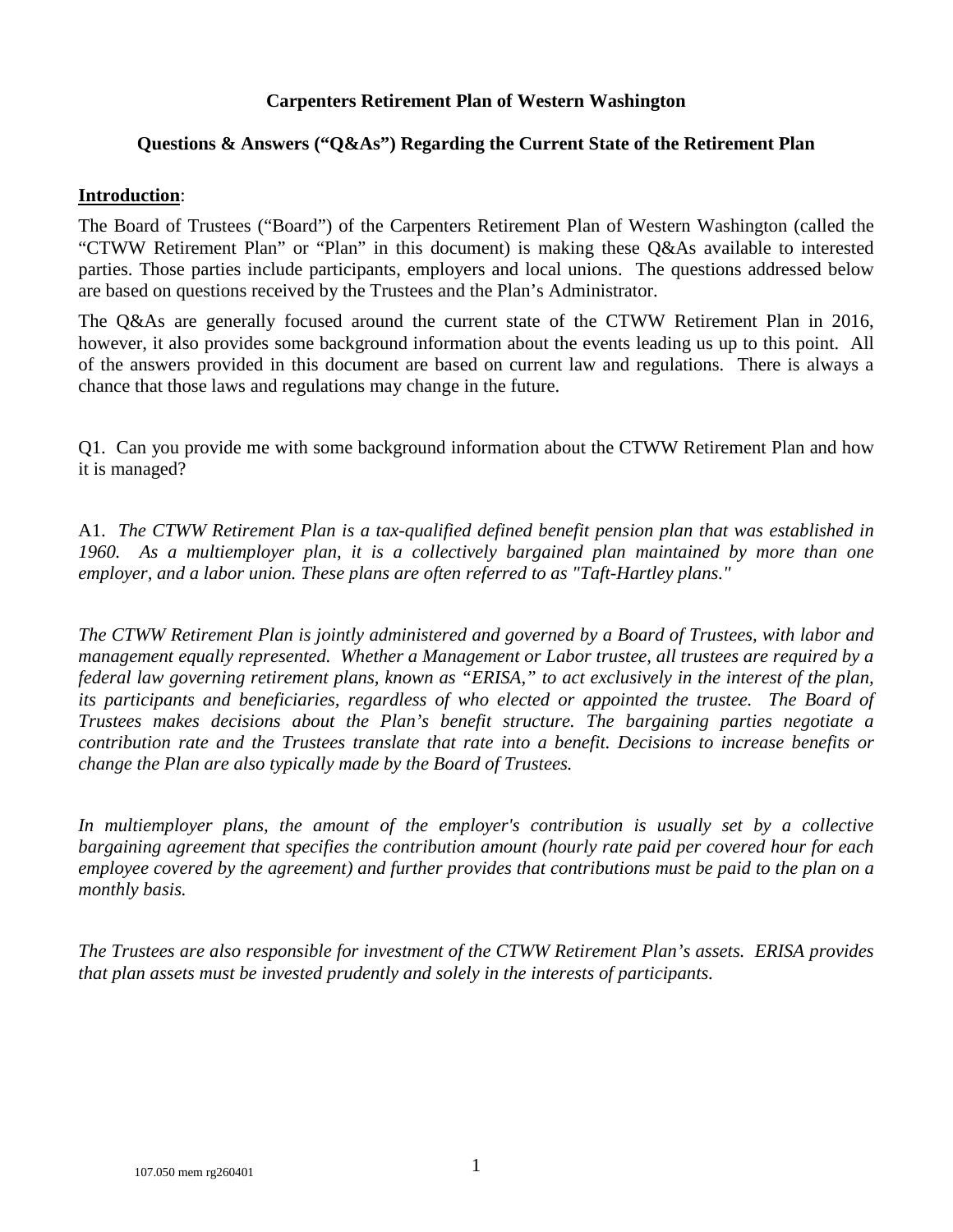Q2. Does the Board of Trustees rely on guidance of others to help them manage the CTWW Retirement Plan?

A2. *Yes. Managing a multiemployer pension plan is a complicated endeavor, so the Trustees do rely on the knowledge, experience and expertise of professional advisors to help them with the many decisions that must be made. These professional advisors include:*

- *Plan Administrator: responsible for collecting contributions, maintaining participant records so that benefits can be credited and calculated, paying retirement benefits when due, assisting participants through the retirement process.*
- *ERISA Counsel: attorney that provides legal assistance to the Board to make sure the CTWW Retirement Plan remains in compliance with the IRS and ERISA rules and regulations.*
- *Investment Consultant: an investment consultant that advises the Board on appropriate asset allocation for the investment of Trust assets, and assists the Board in selecting professional managers to carry out the asset allocation selected. The investment consultant provides regular reports to the Trustees on the performance of the individual investment managers and the Trust as a whole, and monitors the investments to ensure ongoing compliance with the investment policy established by the Board of Trustees.*
- *Plan Actuary: the Plan actuary is responsible for performing an annual valuation of the CTWW Retirement Plan which compares the value of the benefit promises made to Plan participants (pension liabilities) to the Plan assets. The actuary will also evaluate whether the CTWW Retirement Plan's projected financial measures are expected to improve over time, or get worse, and when warranted, advise the Board on actions that can be taken to improve the Plan's outlook.*

Q3. Can you help me understand the "Certification of Status" that is filed by the actuary each year?

A3. *The Pension Protection Act of 2006 established an annual "certification" requirement for multiemployer defined benefit plans. The certification requirement is meant to be an early warning system for the Plan's trustees and the IRS. If deemed to be a status other than "Safe Status," also known as the "Green Zone," the Board of Trustees would be required to establish and adopt a formal plan to improve the ongoing financial status of the pension program.*

*The PPA Certification requires that the actuary track two specific measures:*

- *a) The funded percentage (ratio of Plan assets to Plan liabilities), and*
- *b) The FSA Credit Balance (a measure of the Plan's ability to meet ERISA's minimum funding requirements).*

*A plan is certified as in Safe Status or in the Green Zone if the funded percentage is 80% or better as of the measurement date, and the plan is projected to have a FSA Credit Balance greater than \$0 for the next 7 years (i.e., expected to satisfy the minimum funding requirements established by ERISA for at least the next 7 years).*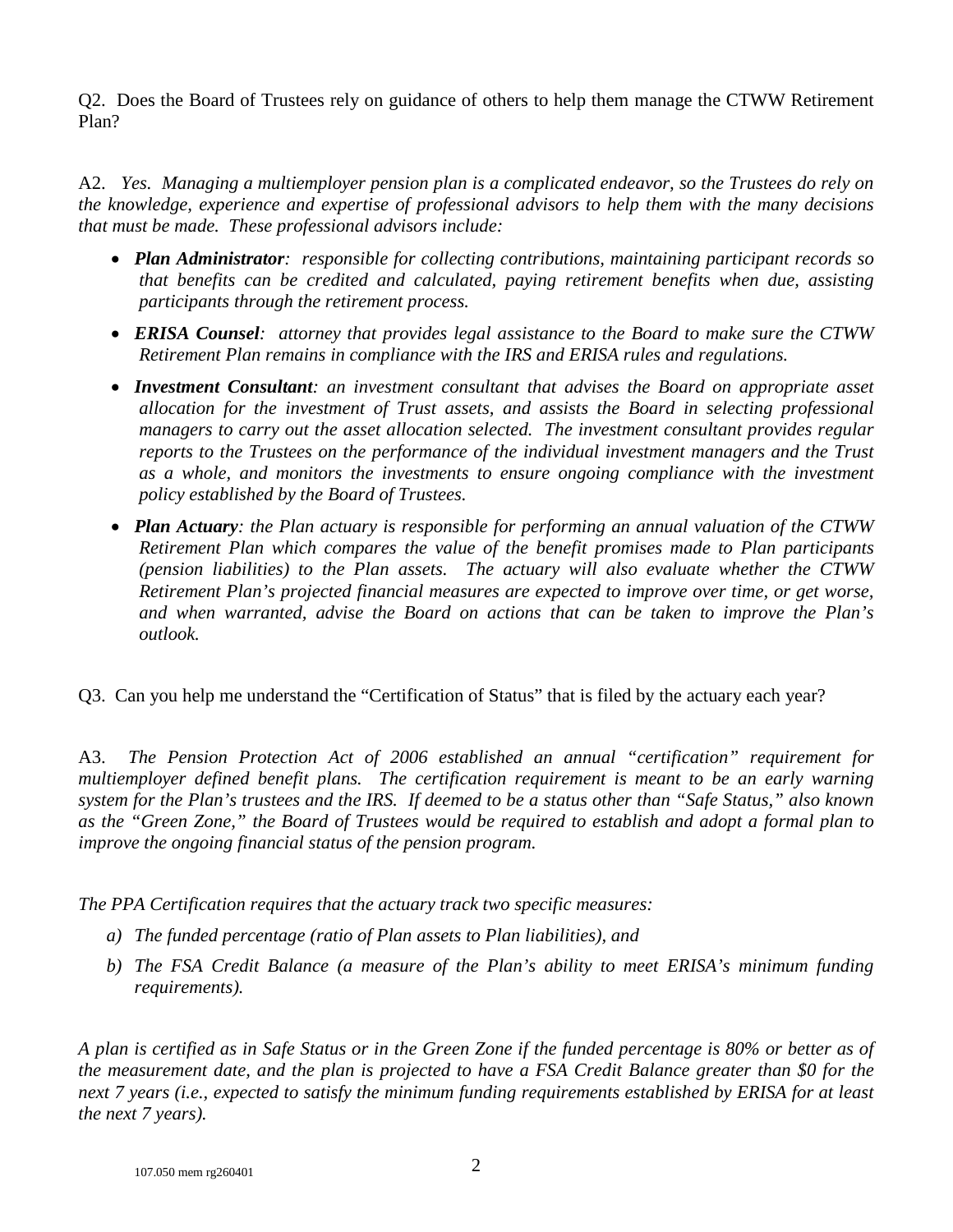*The funded percentage measurement uses the "actuarial" value of assets (which allows for the smoothing of actual investment returns that differ from the expected return over a period of years). For the projection of the FSA Credit Balance, the Trustees provide input on future hours (based on projected industry activity) and the actuary assumes the Trust assets will earn a rate of investment return equal to the Plan's assumed rate (7.0% for the CTWW Retirement Plan) each year in the future.* 

# *Since the effective date of the PPA Certification requirements, the CTWW Retirement Plan has always been certified as a Safe Status or Green Zone Plan.*

Q4. What other Certification Statuses are there and what happens if you are certified as something other than "Green Zone"?

- A4. *In general, the other possibilities for a plan's Certification of Status include:*
	- *a) Endangered Status (Yellow Zone): funded percentage below 80% or a Credit Balance deficiency projected within 7 years;*
	- *b) Seriously Endangered Status (Orange Zone): both a funded percentage below 80% and a Credit Balance deficiency projected within 7 years;*
	- *c) Critical Status (Red Zone): a Credit Balance deficiency projected within 4 years, or within 5 years if the funded percentage is less than 65% (Note: there are other criteria that can result in a Red Zone certification, but these are the most common);*
	- *d) Critical and Declining Status (Deep Red Zone): projected to run out of money and not be able to pay benefits within 15 years, or 20 years (if certain other criteria are met).*

*If a plan is certified in one of these non-Green Zone statuses, the Board of Trustees must establish and adopt a formal plan to improve the ongoing financial status of the pension program. The formal plan will often times call for specific increases in the contribution rates, and are ultimately subject to adoption by the bargaining parties through the collective bargaining process*

Q5. If Yellow Zone, can the formal plan the Board of Trustees establishes reduce the benefits I have already earned?

A5. *No. Once a benefit is earned in a qualified defined benefit plan such as the CTWW Retirement Plan, that earned benefit amount, and all of the features associated with it (such as early retirement features like the Special Early Retirement and Rule of 80 Early Retirement) are generally protected from being taken away. This is referred to as the "anti-cutback rule."*

*The Board of Trustees does have the ability to revise the value of benefits earned for hours worked in the future, after the change is adopted and following advance notice to participants. That can happen for a plan certified as a Green Zone plan as well.*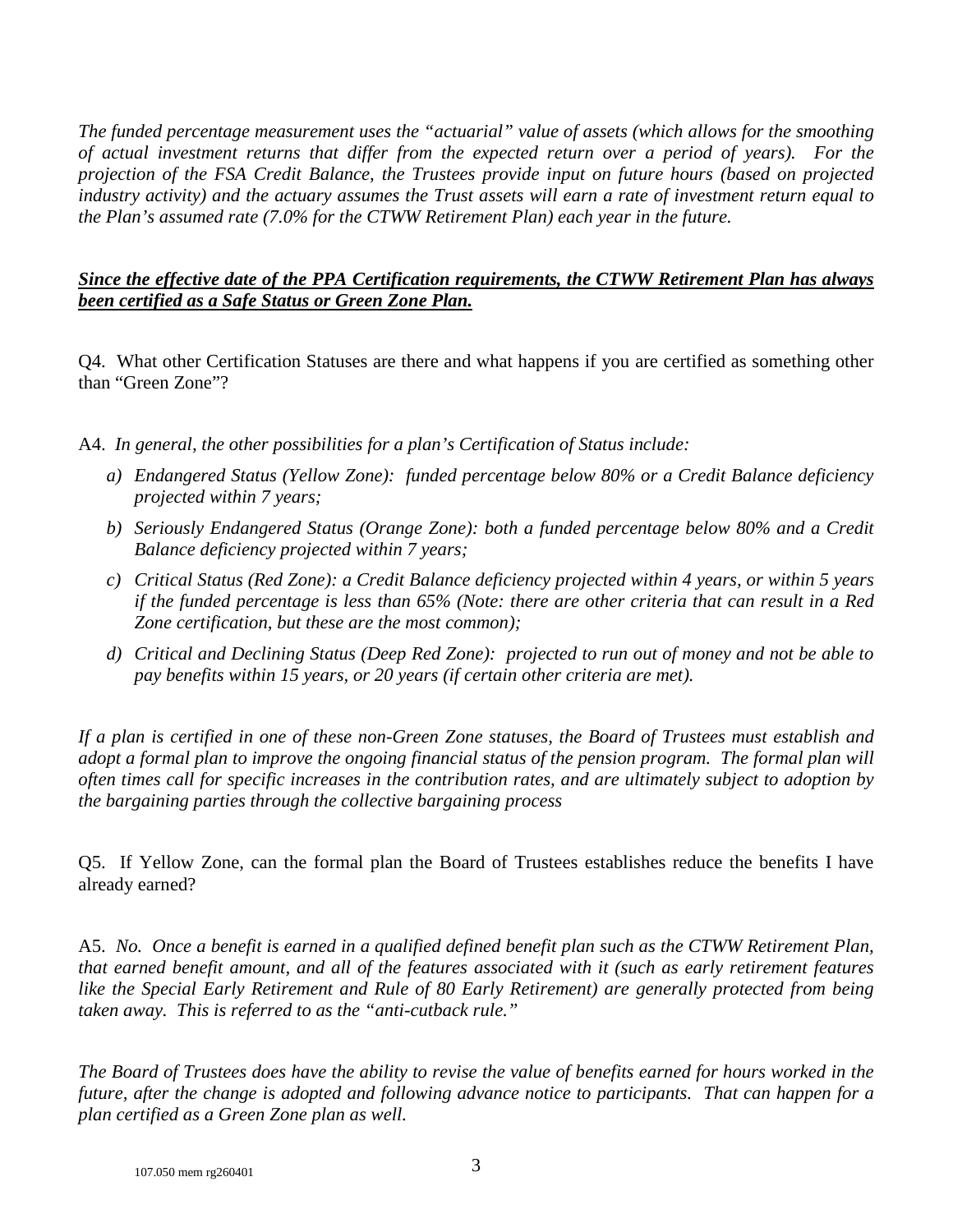Q6. What about Red Zone? Can the formal plan the Board of Trustees establishes reduce the benefits I have already earned?

A6. *In this case, the benefit amount you have earned cannot be reduced, however, some of the early retirement subsidies tied to those benefits are subject to being reduced or eliminated.*

Q7. So where does the CTWW Retirement Plan stand today? We have been hearing that the actuary reported the CTWW Retirement Plan is turning Yellow Zone and possibly Red Zone.

A7. *The CTWW Retirement Plan was certified as a Green Zone plan for the 2015 certification, which was filed with the IRS in March of 2015. As of January 1, 2015 (the measurement date for the 2015 certification) the Plan had a funded percentage of 82.5% and no FSA Credit Balance deficiency forecasted. The funded percentage was projected to dip slightly in the next 2 years, but remain over the 80% threshold, and improve over the longer term. These projections were predicated on the CTWW Retirement Plan achieving its 7.0% investment return assumption on the market assets during 2015 and all future years.*

*The CTWW Retirement Plans assets earned a 1.83% (est.) return during the 2015 calendar year, which came up shy of the 7.0% long-term return assumption. This return resulted in forecasted results that were*  not as favorable. The 1.83% investment return for 2015 changed the projections for the 2016 *Certification from Green Zone in all future years to:*

- *Green Zone for 2016 and 2017*
- *Projected to go to Yellow Zone in 2018*
- *Projected to go to Red Zone in 2026*

*The actuary also provided various options for keeping the CTWW Retirement Plan as a "Green Zone" plan, including adding contributions.* 

*At the same meeting in which the Trustees reviewed the revised projections and the actuary's proposed options, the Trustees made a recommendation to the bargaining parties to increase the accruing contribution rate by \$0.50/hour. As the Trustees do not have authority to change contributions, they must rely on the bargaining parties. The bargaining parties ultimately agreed to allocate an additional \$0.25/hour to the accruing contribution rate.* 

*The \$0.25 additional contribution is an accruing contribution, so it will run through the accrual rate and you will earn additional benefits for this additional amount.*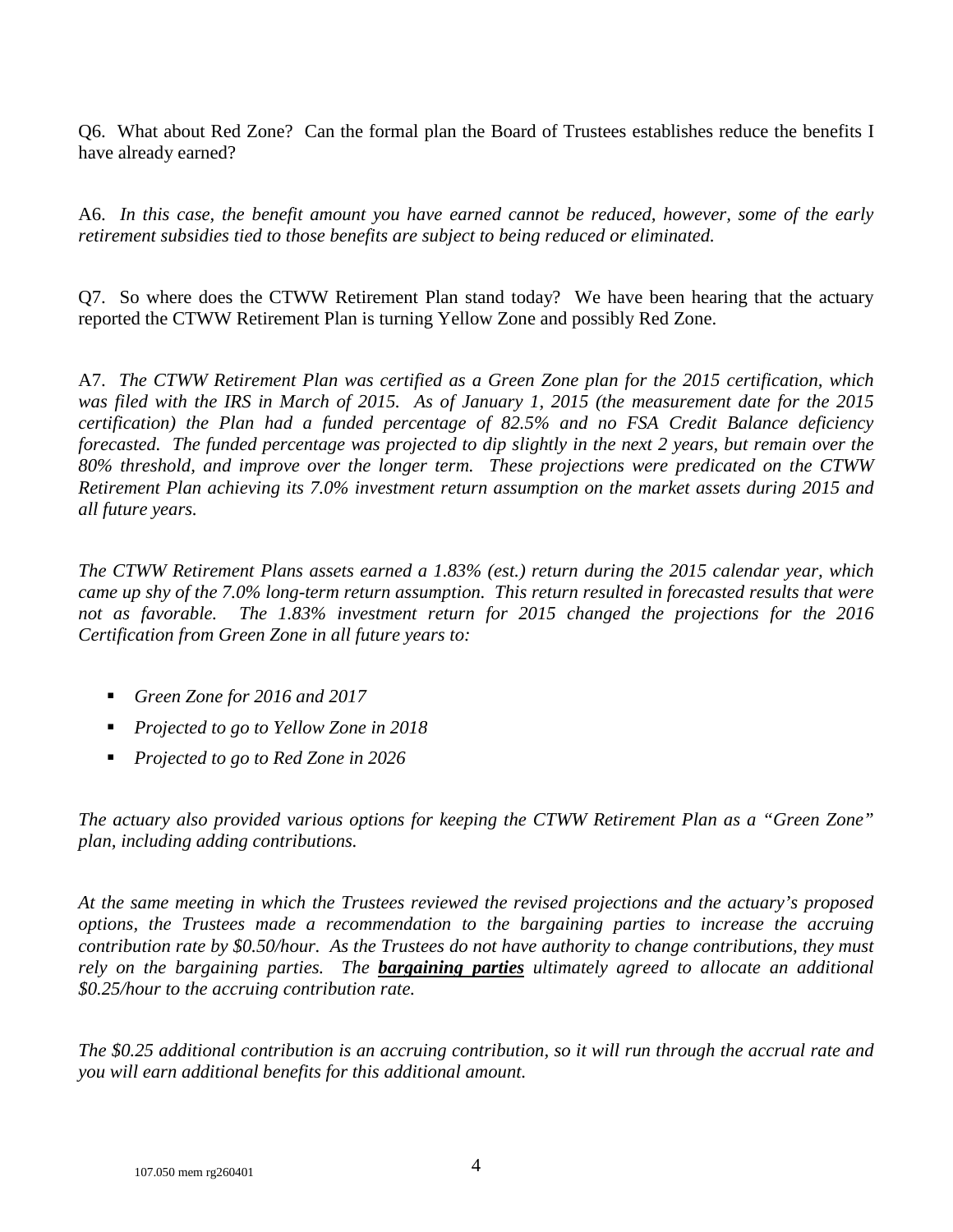*The actuary has projected that the \$0.25 is sufficient to keep the plan "safe" for all future years, assuming the 7.0% investment return assumption is achieved in 2016 and all future years. If the Trust investments do not produce a 7.0% return, then the CTWW Retirement Plan's projection results would differ from those shown. The projections after adding \$0.25 are graphically illustrated below:*

#### Carpenters Retirement Plan for Western Washington

1/1/2016 PPA Projections Reflecting Allocation of Additional \$0.25/Hour Effective 6/1/2016



- *Accrual Rate*: the Plan's rate (currently 1.5%) applied to the accruing contributions to determine the monthly retirement benefit earned for a particular year
- *Accruing Contribution Rate*: the portion of the hourly contribution amount that gets multiplied by the Accrual Rate to create new direct benefits
- *Non-Accruing Contribution Rate*: the portion of the hourly contribution amount that is applied towards Funding Improvement or Rule of 80 and does not create new direct benefits
- *Hours*: the projected hours to be worked by members in future years (based on input from the Board)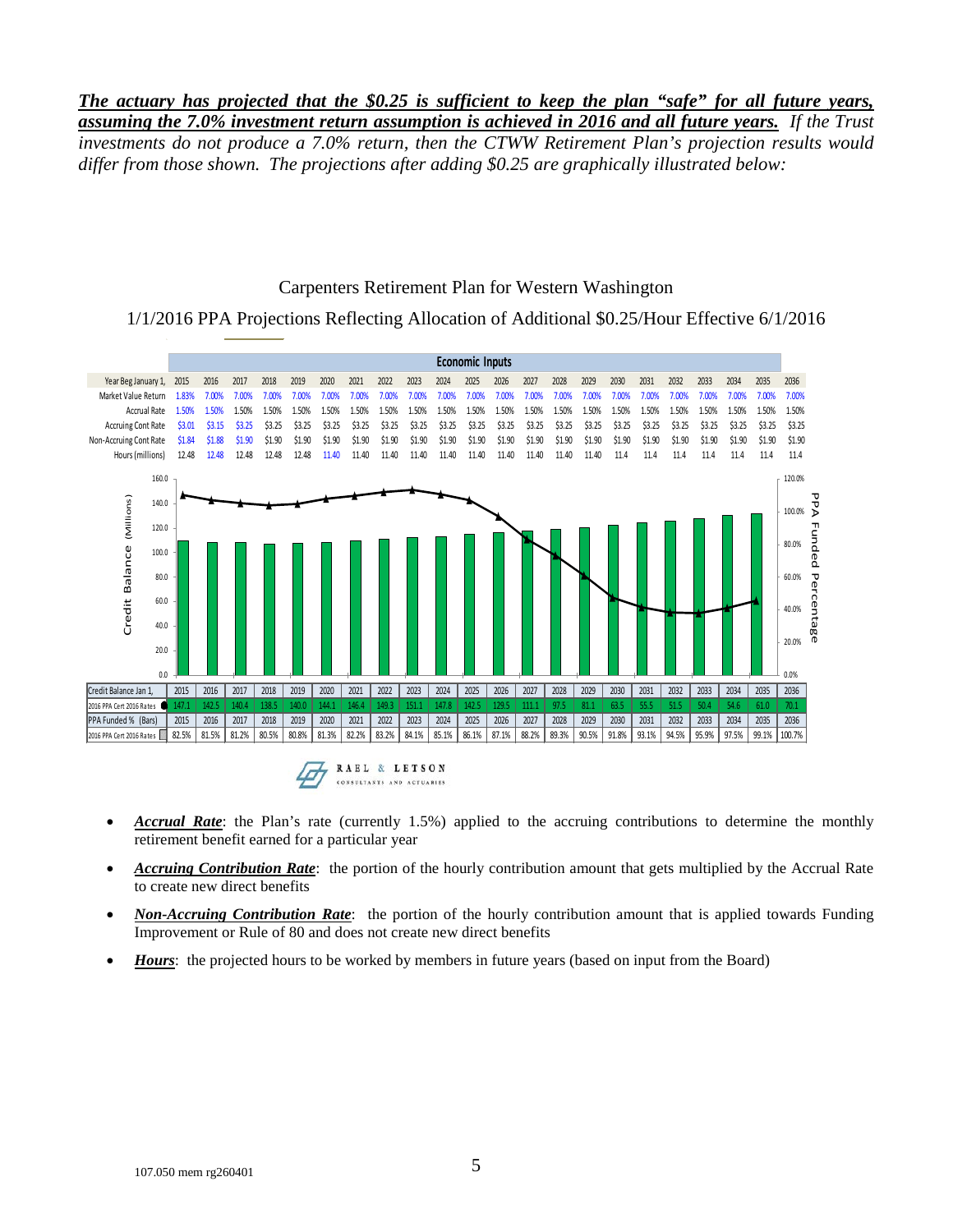Q8. What other actions has the Board of Trustees / Bargaining Parties taken since the market collapse in 2008?

A8. *The market collapse in 2008 hurt many multiemployer defined benefit plans, including the CTWW Retirement Plan. The CTWW Retirement Plan had a -20.91% return on its assets for the 2008 calendar year. Though many other pension plans did worse, that is small solace.*

*The IRS provided some relief to plans by allowing the investment loss experienced in 2008 (relative to the +7.0% expected return) to be smoothed into the actuarial value of assets over 10 years instead of 5 years, and for the losses, once recognized, to be paid off (for ERISA's minimum funding requirements) over 29 years instead of 15 years. This relief bought more time for plans to recover, and the Board of Trustees adopted these relief provisions.*

*In addition to the relief provisions that "bought more time," the Board of Trustees recommended to the Bargaining Parties that a "funding improvement contribution" be implemented. The Bargaining Parties agreed to a \$1.25/hour contribution increase that is non-accruing (i.e. does not run through the Plan's 1.5% accrual rate and therefore does not create direct benefit accruals) This contribution goes directly towards improving the ongoing funding of the CTWW Retirement Plan. This "funding improvement contribution" went into effect in 2009.*

*Additionally, as mentioned earlier, the Bargaining Parties have implemented a \$0.25/hour increase in the accruing contribution rate effective June 1, 2016. While there is direct benefit earned by participants for this contribution rate increase, there is also some improvement in the ongoing funded percentage and FSA Credit Balance that will result from this change. The following table provides a historical look at the Plan's liability and asset measures from 1/1/2008 to present:*

|                 | Carpenters Retire ment Plan for Western WA<br>Accrued Llability v. Assets: 1/1/2008 to 1/1/2016 |                |                                              |        |                  |               |                    |         |                             |                                |                       |         |                                 |
|-----------------|-------------------------------------------------------------------------------------------------|----------------|----------------------------------------------|--------|------------------|---------------|--------------------|---------|-----------------------------|--------------------------------|-----------------------|---------|---------------------------------|
|                 |                                                                                                 |                |                                              |        |                  | (\$ Millions) |                    |         |                             |                                |                       |         |                                 |
|                 |                                                                                                 | <b>Accrued</b> | <b>Be nef lt</b><br>Improvement for PPA Cert |        | <b>Accd Llab</b> |               | Market<br>Value of |         | <b>Funded</b><br>Pct. using | <b>Prior Year</b><br>Mkt Value | Actuarial<br>Value of |         | <b>PPA Funded</b><br>Pct. using |
|                 |                                                                                                 | Llability      |                                              |        |                  |               |                    |         |                             |                                |                       |         |                                 |
|                 | (Gross)                                                                                         |                | Reserve                                      |        | & Notices        |               | Assets             |         | MVA                         | <b>Return</b>                  | Assets                |         | AVA                             |
| 1/1/2008        | s.                                                                                              | 1,283.8        | - 5                                          | 32.9   | s                | 1,250.9       | s.                 | 1,139.9 | 91.1%                       | 9.34%                          | s                     | 1,074.5 | 85.9%                           |
| 1/1/2009        | s.                                                                                              | 1,352.8        | -S                                           | 34.2   | -S               | 1,318.6       | s                  | 889.3   | 67.4%                       | $-20.91%$                      | s.                    | 1,067.1 | 80.9%                           |
| 1/1/2010        | s.                                                                                              | 1,410.8        | - 5                                          | 36.6 S |                  | 1,374.2       | s.                 | 976.5   | 71.1%                       | 10.35%                         | s                     | 1,171.8 | 85.3%                           |
| 1/1/2011        | s.                                                                                              | 1,468.3        | - S                                          | 39.2 S |                  | 1,429.1       | s.                 | 1,076.5 | 75.3%                       | 11.61%                         | s.                    | 1,254.9 | 87.8%                           |
| 1/1/2012        | s.                                                                                              | 1,523.8 \$     |                                              | 41.9   | - 5              | 1,481.9       | s.                 | 1,062.9 | 71.7%                       | 1.04%                          | s.                    | 1,275.5 | 86.1%                           |
| 1/1/2013        | s.                                                                                              | 1,576.7        | - S                                          | 44.8   | -S               | 1,531.9       | s.                 | 1,153.5 | 75.3%                       | 11.14%                         | s                     | 1,302.2 | 85.0%                           |
| 1/1/2014        | s.                                                                                              | 1,668.8        | - S                                          | 48.0   | - \$             | 1,620.8       | s.                 | 1,284.5 | 79.3%                       | 14.38%                         | s                     | 1,343.1 | 82.9%                           |
| 1/1/2015        | Ŝ.                                                                                              | 1.730.3 S      |                                              | 51.3 S |                  | 1,678.9       | s.                 | 1,329.5 | 79.2%                       | 6.17%                          | s.                    | 1,384.4 | 82.5%                           |
| 1/1/2016 (est.) | s.                                                                                              | 1,779.6 \$     |                                              | 54.9 S |                  | 1,724.7       | s.                 | 1,319.9 | 76.5%                       | 1.83%                          | s.                    | 1,405.9 | 81.5%                           |